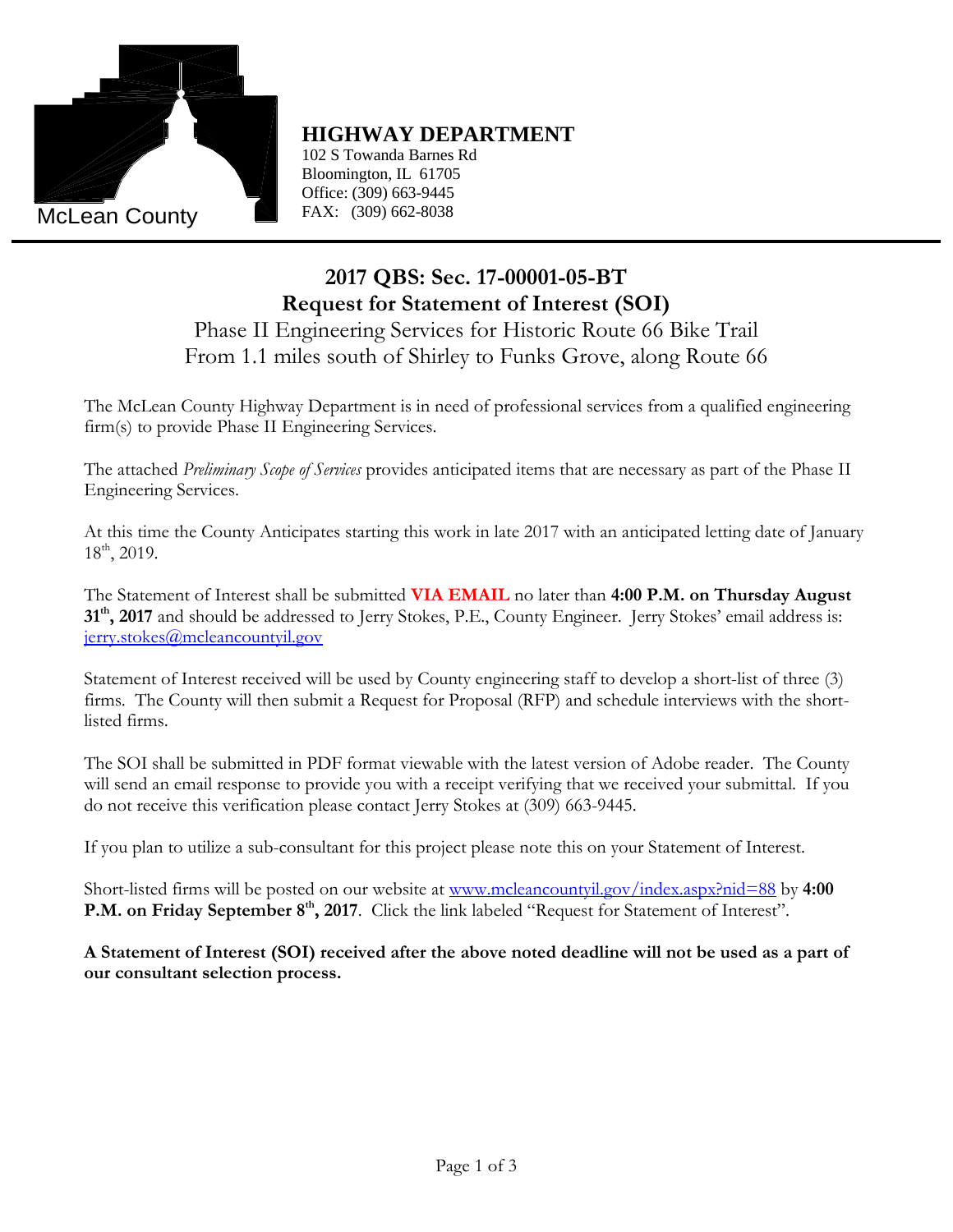

### **HIGHWAY DEPARTMENT**

102 S Towanda Barnes Rd  $E = 5$  Foldman Cannos Fig.  $1000 \text{ mJ}$  S. Toward R. Toward R. Toward R. Toward R. Toward R. Toward R. Toward R. Toward R. Toward R. Toward R. Toward R. Toward R. Toward R. Toward R. Toward R. Toward R. Toward R. Toward R. Toward R. Toward R. Towar Office: (309) 663-9445 FAX: (309) 662-8038

### **PROJECT DESCRIPTION/PRELIMINARY SCOPE OF SERVICES**

#### **Introduction**

HIGHWAY DEPARTI<br>
102 S Towanda Barnes Rd<br>
Bloomington, IL 61705<br>
Office: (309) 663-9445<br>
FAX: (309) 662-8038<br>
FAX: (309) 662-8038<br>
V/PRELIMINARY SCOPE<br>
nas been approved for the Illin<br>
3 services are required for this 1<br>
3 The following improvement has been approved for the Illinois Transportation Enhancement Program (ITEP) funding. Phase II engineering services are required for this project. This project will be completed under IDOT BLR and BDE manual, and AASHTO Guide for the Development of Bicycle Facilities (current version). Coordination with IDOT and McLean County stake holders will be necessary.

#### **Historic Route 66 Bike Trail**

The improvement is shown on the attached location map. Tentative improvements at this location include a hotmix asphalt bike path. Possible geotechnical evaluation will be required.

The Consultant will provide Phase II engineering services, which will include but are not limited to the following tasks:

- Detailed topographic survey as necessary for planning and design of the project
- Surveys for any right of way acquisition, construction easements, and the preparation of plats and legal descriptions with staking as required.
- Preparation of detailed bike trail plans and specifications that meet the McLean County and IDOT design standards
	- o Preparation of detailed plans for a pedestrian/ bicycle structure
- Drainage analysis/ design
- Environmental planning documents as necessary
	- o Addendums to Phase I Environmental documents
- Preparation of engineer's estimate of construction cost
- Obtain Design Approval from IDOT
- Assistance obtaining clearances from all regulatory agencies (permits) as required by the scope of the proposed improvements
- Coordinate with McLean County, IDOT and other involved parties/agencies as necessary